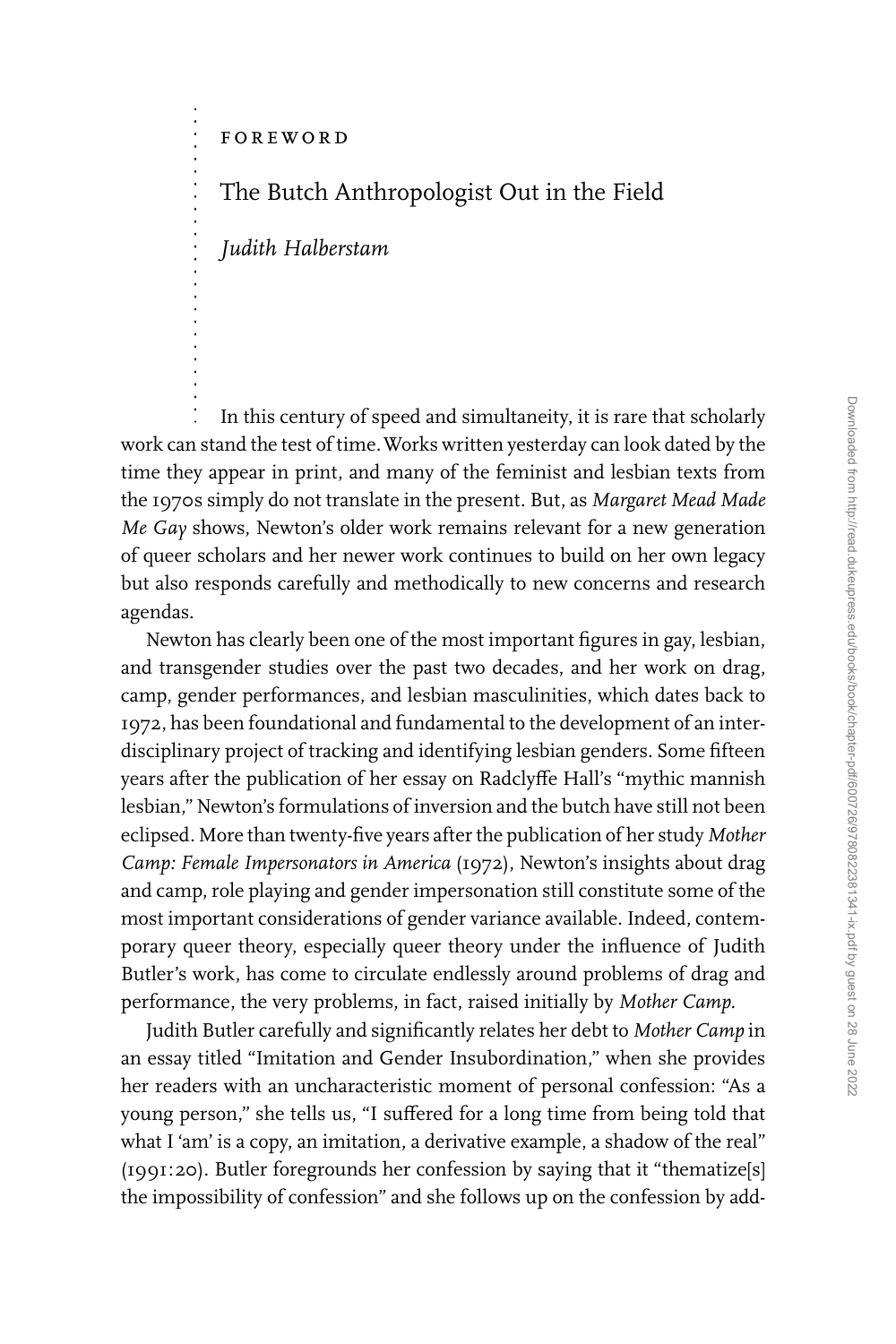ing that she found a defense against the accusation of inauthenticity through her reading of Newton's book: ''I remember quite distinctly when I first read in Esther Newton's Mother Camp that drag is not an imitation or a copy of some true and prior gender; according to Newton, drag enacts the very structure of impersonation by which any gender is assumed"  $(21)$ . This moment of what we might call "reluctant butch disclosure" suggests the ways in which the personal and the theoretical come together in all projects about queer belonging, queer dislocation, and queer identity. Most queer theorists, whether they deploy a personal voice or not, pick their way to theoretical understandings through their own histories of unbelonging. We embrace our personal memories of dislocation and dysphoria through theoretical rewritings of moments of shame and embarrassment.

As I was working on my book Female Masculinity, I found my scholarly preoccupations criss-crossing time and again with Newton's ''butch career.'' An interest in The Well of Loneliness led me to her essay on Radclyffe Hall; struggling to make the pleasures of the stone butch viable, I found my way to her essay on ''sexual vocabularies''; and more recently, working on contemporary drag king scenes, I returned, of course, to Mother Camp and she shared with me her ''Dick Tracy'' essay. My work at every instance has been informed by Newton's, my understanding of butch embodiment has been shaped by hers, the sense of the viability and importance of a butch project has been handed down from Newton's work to mine. Many times as I was at work on this topic, I reflected on my own butch history and I felt the way it echoed the fragments of personal history that I found in Newton's. When Newton became a reader for Female Masculinity during its production, I felt that we struck up a most productive mentoring relation. Newton has been a generous, meticulous, and precise interlocutor—where I am sloppy, she is accurate; where I am rash and grandiose, she is methodical and tempered; where my project faltered, she gave it equilibrium. I have looked, I realize, to Newton, both in my work and in my life, for a model of how to be in the world.

But Newton's work has done much more than simply enable other butch scholars like me to find theoretical meaning in their memories of rejection; she also injects her own work with these moments of laconic butch selfrevelation. Indeed, Newton has a particularly subtle and deft touch when it comes to personal voice revelations. In the appendix to Mother Camp, she offers us this gem of a story: While working with some female impersonators in Kansas City, Newton comments: ''I considered my own role to include a great deal of participation . . . I not only listened and questioned, I also answered questions and argued. I helped out with shows whenever I could, pulling curtains, running messages for the performers, and bringing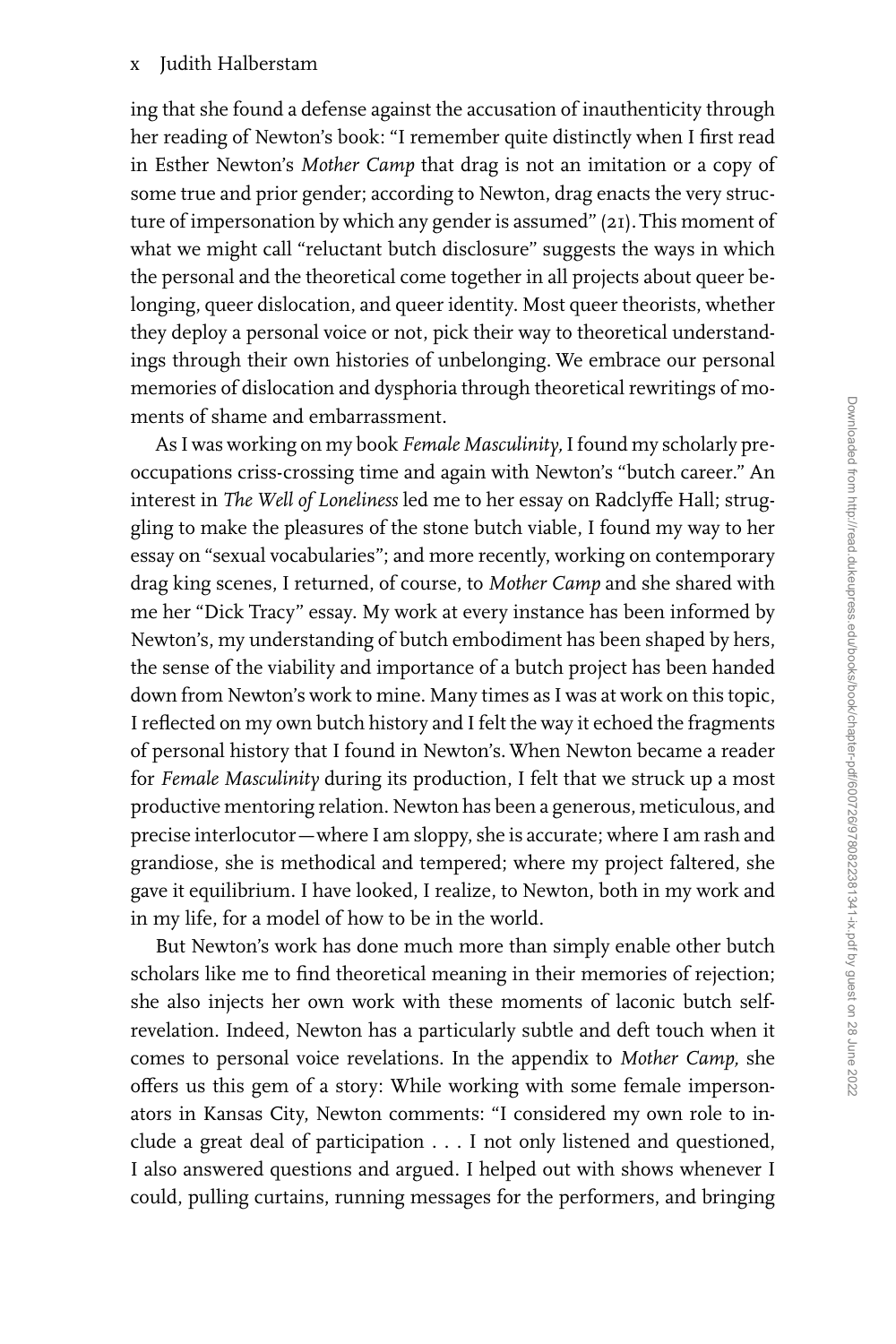in drinks and french fries from the restaurant across the street"  $(1972:134)$ . Here Newton quietly introduces her role as participant-observer to the drag queen scenes she studies, but she also draws a strict line between being helpful backstage and participating onstage: ''When the performers half-jokingly suggested that I should stand in for an absent stripper, however, I drew the line.'' But, Newton continues, she was finally granted the kind of acceptance she sought in this backstage life when a drag queen responded to a visiting impersonator who had asked what Newton was doing there: ''He replied casually, 'Oh she's my husband'"  $(134-35 n.3)$ .

This anecdote provides a lovely insight into Newton's investment in the world of female impersonators. It illustrates precisely the way she refuses to distance herself from the "stigma" of the drag queens and how she understands her own gender identity as a role; furthermore, Newton carefully marks the boundaries of her role in this personal confession and distances herself from normative femininity. The queens, after all, are teasing Newton about her own performances by including her in their backstage banter and pulling her into the business of running a show. Her disjuncture from the role of stripper and her obvious pleasure at being called the drag queen's ''husband'' mark Newton's butchness in clear terms and make obvious her own gendered investments in this theatrical world of camp and drag impersonation.

Although some may feel that the entire project of lesbian history has been an excavation of the butch and her habits, her troubles, her lifestyles, her lovers, it is also clear that we have only just begun the long task of unraveling the meaning of female masculinity and its relation to queerness. However, reading through Newton's theoretical preoccupations over the past twenty years, as this rich volume allows, gives us some idea about how long it takes to properly formulate and produce butch history. In 1972, for example, Newton provided an interesting footnote to Mother Camp. She wrote: ''There are also women who perform as men: male impersonators ('drag butches'). They are a recognized part of the profession but there are very few of them. I saw only one male impersonator perform during field work, but heard of several others. The relative scarcity of male impersonation presents important theoretical problems"  $(5)$ . In an essay that appeared in print twenty-six years later called "Dick(less) Tracy and the Homecoming Queen" (1996a), Newton finally returns to these important theoretical problems and begins to navigate the complicated terrain of butch camp and drag king theater. Newton's own publishing history, this particular lag between recognizing herself as the drag queen's husband, noting the absence of a comparable world of male impersonators, and then finally picking up the threads of a butch camp project,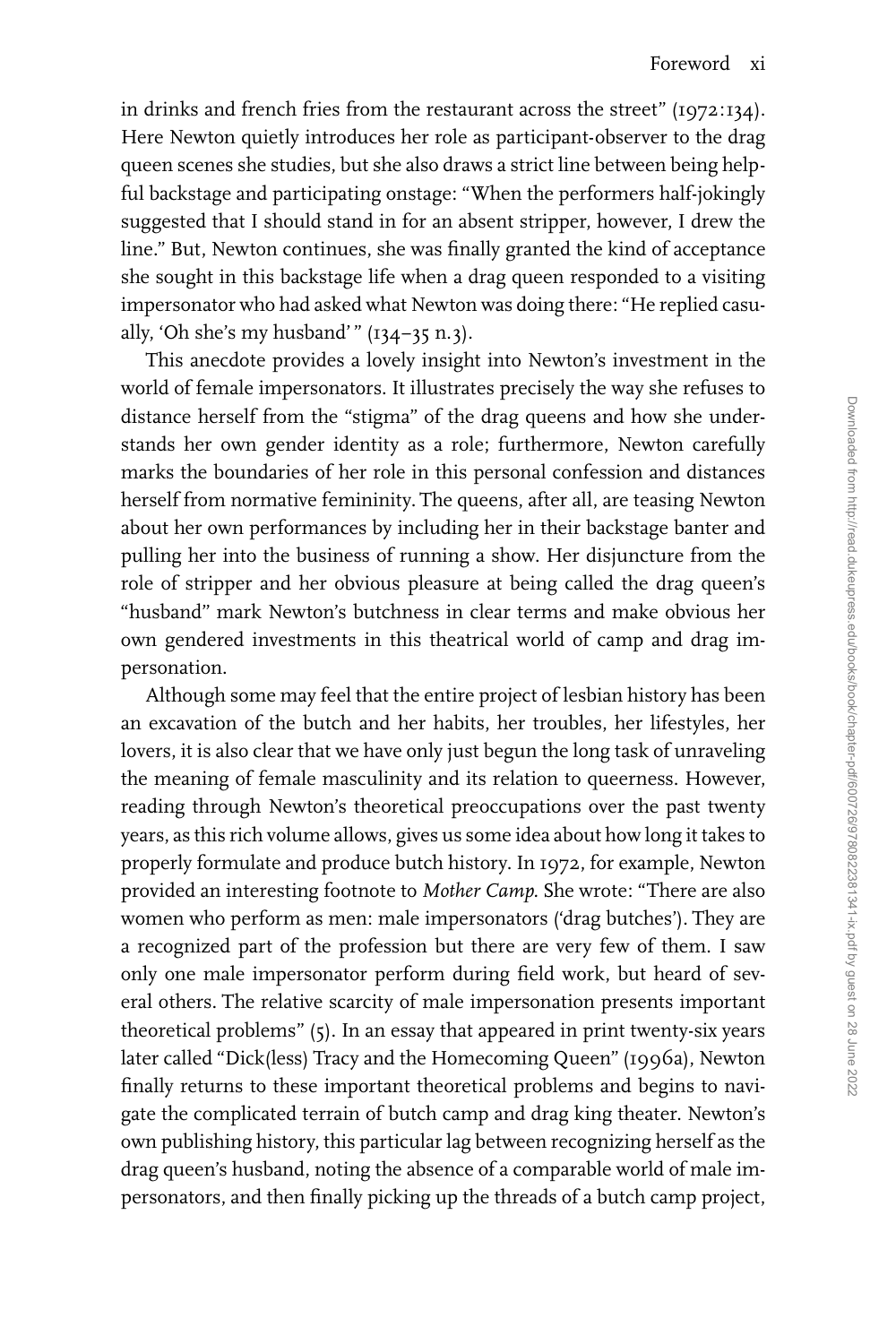shows the break in continuity between gay history and lesbian history, and shows, simply, how long it takes to construct the complicated archaeology of gender-deviant lives. We have to confront medical opinion and mainstream doctrines of pathology and only then can we identify the vibrant vernaculars and inventive subcultures of queer lives. Butch history, far from being a completed project, has so far only filled in the barest details of the lives of a few extraordinary women.

While butch history, then, remains an ongoing and vital project, Esther Newton, perhaps more than any other scholar of her generation, has shown us how to think through the complex relations among erotic behavior, community formation, gender variance, and embodiment. Newton has always taken risks, big risks, in her work: she was an ethnographer of sexual subcultures in America at a time when anthropology still focused on so-called exotic cultures, and she was a chronicler of gender variance at a time when lesbian history still searched the past for ''romantic friendships'' between women. Newton was "queer" before the word had been reclaimed and dusted off for a new generation, and she identified her butchness at the very moment that lesbian feminism designated butch-femme as an outlaw, outmoded, outlandish category. The misleading perspective of hindsight, perhaps, prevents us from fully recognizing the boldness of Newton's research decisions on the one hand, and the costliness of them on the other. She asked questions that others did not think of asking (''Did the doctors invent or merely describe the mannish lesbian?'') and she pursued projects that other researchers avoided because they feared it might cost them their jobs. Hindsight has also rendered certain Newtonian paradigms inevitable when in fact they are the consequence of enormous intellectual labor. For example, though while now, in the 1990s, we seem to have unhinged butch-femme from the anxious formulation of "role playing," in 1984 a defense of the "mythic mannish lesbian" in terms of the power of her masculinity would have seemed counterintuitive. Again, a decade before a transgender movement, before a butch-femme revival, before current theories of performativity, Newton dared to suggest that Radclyffe Hall's "equation of lesbianism with masculinity needs not condemnation, but expansion.''

Newton's work remains vital and central to the fields in which it participates. One of Newton's very best essays, for instance, is a gorgeous piece on "the erotic equation in fieldwork." Published originally in 1996 and included here as one of the real jewels in Newton's collected work, this essay, titled ''My Best Informant's Dress,'' places Newton at the forefront of new queer and feminist anthropology; it also provides a great example of the combination of humor, vulnerability, and lucidity that makes Newton's work con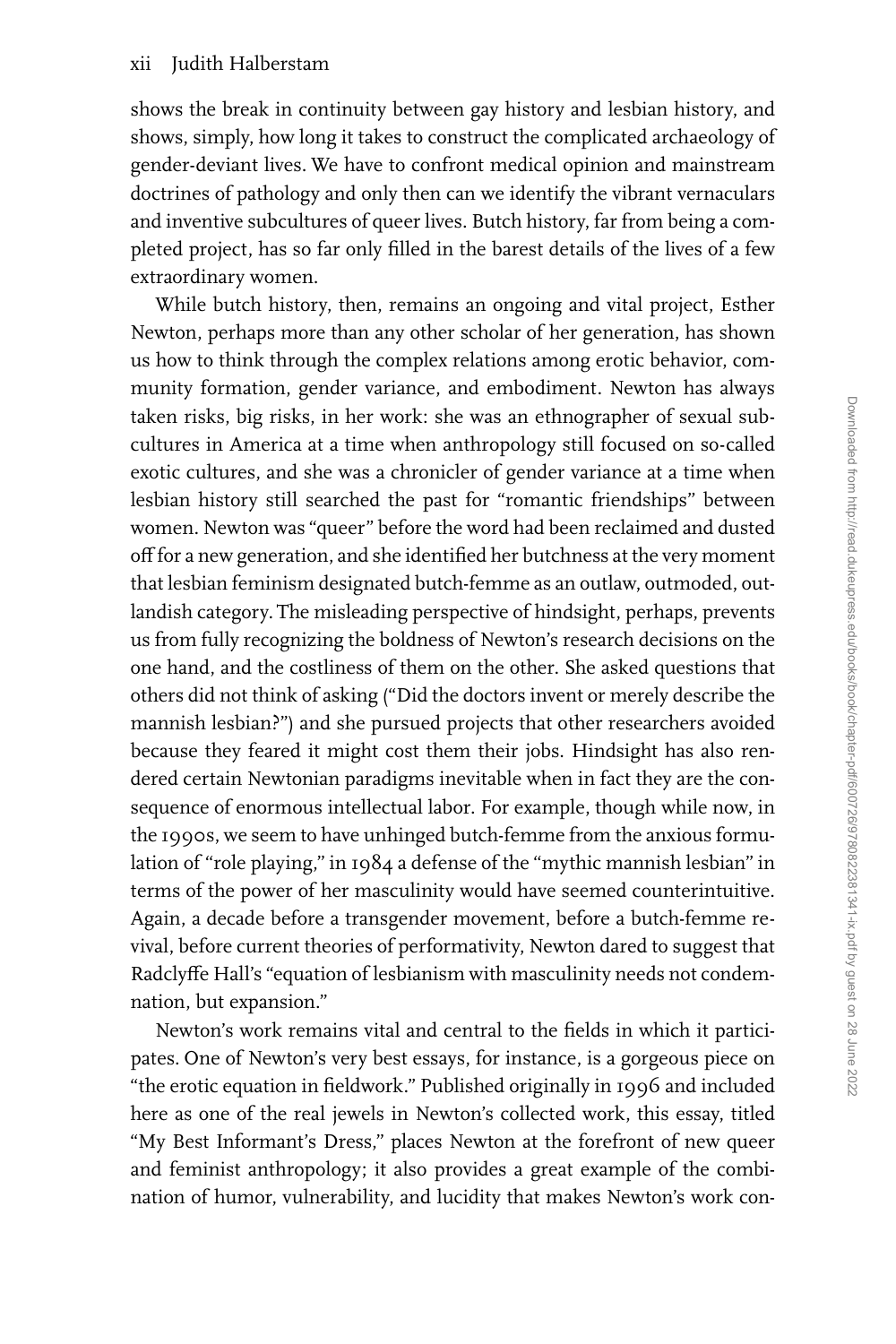sistently compelling, relevant and, in the end, necessary. In "My Best Informant's Dress,'' Newton comments on the self-reflexive turn in anthropology and produces her own self-reflexive meditation on the motivations of the anthropologist and the potentially erotic relationship between researcher and informant. Newton remarks that in graduate school she had been taught that erotic interest between fieldworker and informant did not exist; moreover, when the topic of erotic interaction did finally enter into discourse, Newton notes, it was all too often accompanied by confessions in the form of conquest narratives by straight male anthropologists or narratives about missed sexual opportunities by straight female anthropologists. Newton, characteristically, cuts to the chase and asserts, ''My fieldwork has been fraught with sexual dangers and attractions that were much more like leitmotifs than light distractions" (1996b:220). Newton qualifies this statement by saying, "I was not looking for sexual adventure in the field'' but she confirms that as a gay anthropologist studying gay research subjects, ''my key informants and sponsors have usually been more to me than just an expedient way of getting information and something different than 'just' friends" (221).

The confession that follows is a rich story about Newton's erotic admiration for an old woman, Kay, who became her ''best informant'' for her book on Cherry Grove. In Mother Camp, we recall, Newton reveled in the moment that her drag queen informant dubbed her his ''husband.'' A similar moment occurs in ''My Best Informant's Dress'' when Newton tries to solicit Kay's help in setting up an interview with someone in the Grove. Newton asks Kay to tell the resistant interviewee that she is "a good guy." Kay responds mischievously, "Oh I tell that to everybody" (225). There is a remarkable parallel between being named the drag queen husband and then being dubbed the older lesbian's ''good guy,'' and in both instances we can see precisely how Newton forges a bond with her best informants that consists of much more than mere professional trust: these bonds are erotic in both instances and, in both cases, Newton positions herself and is recognized as a masculine suitor. In both relations, furthermore, the relationships are satisfyingly eccentric and cross many more boundaries than just the one that is supposed to distance the anthropologist from his or her object of study.

Newton cites from her field notes throughout ''My Best Informant's Dress''; they themselves make fascinating reading and suggest that one of Newton's real skills is her ability to keep records and diaries; she literally makes her own archives. This skill, of course, is closely linked to the talent for sorting through the notes and journal entries later on and knowing what should be published, what may hold a general interest, and what is too idiosyncratic for public consumption. With surgical precision, Newton seems to extract just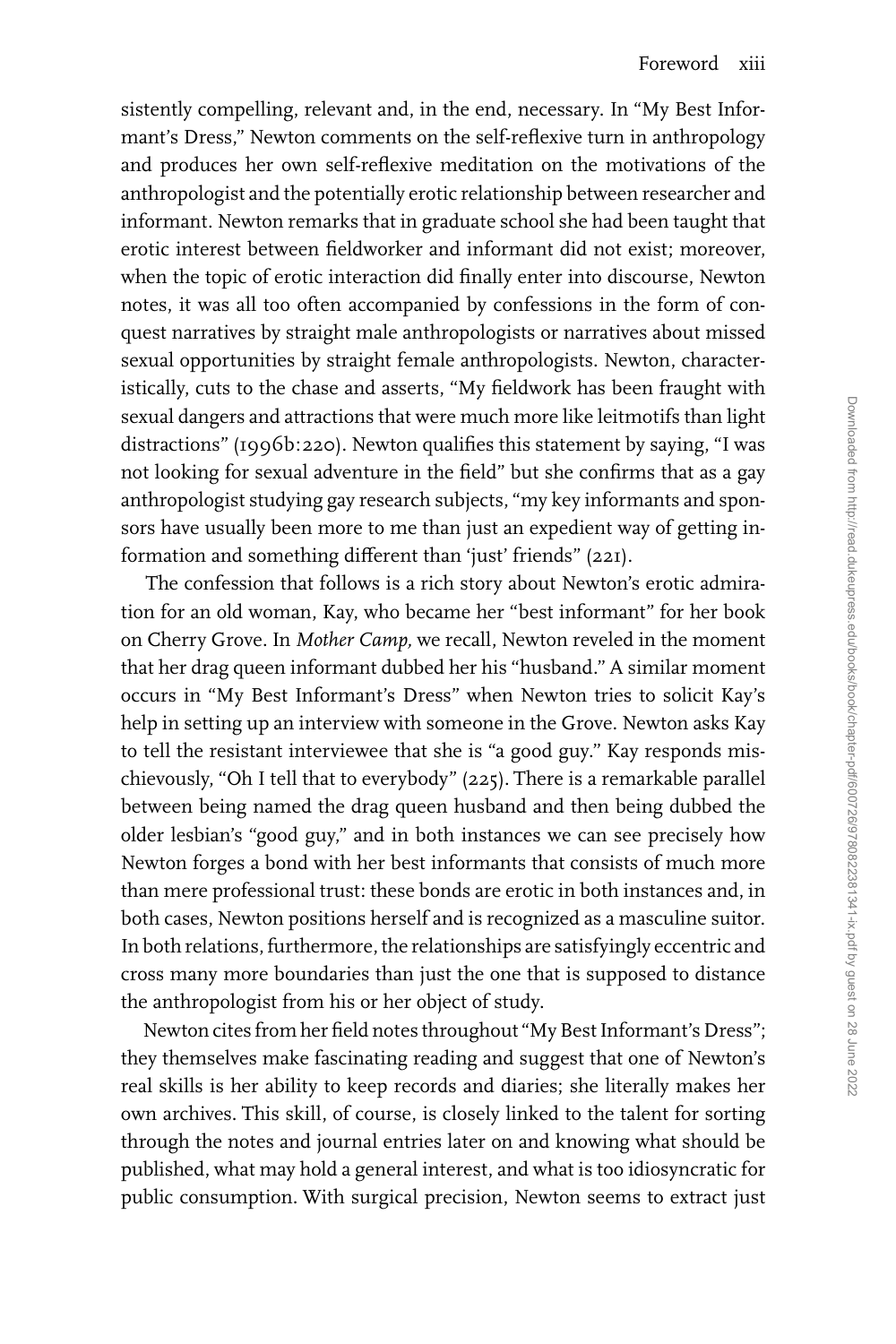

With Kay in Cherry Grove, 1988. Photo by Diane Quero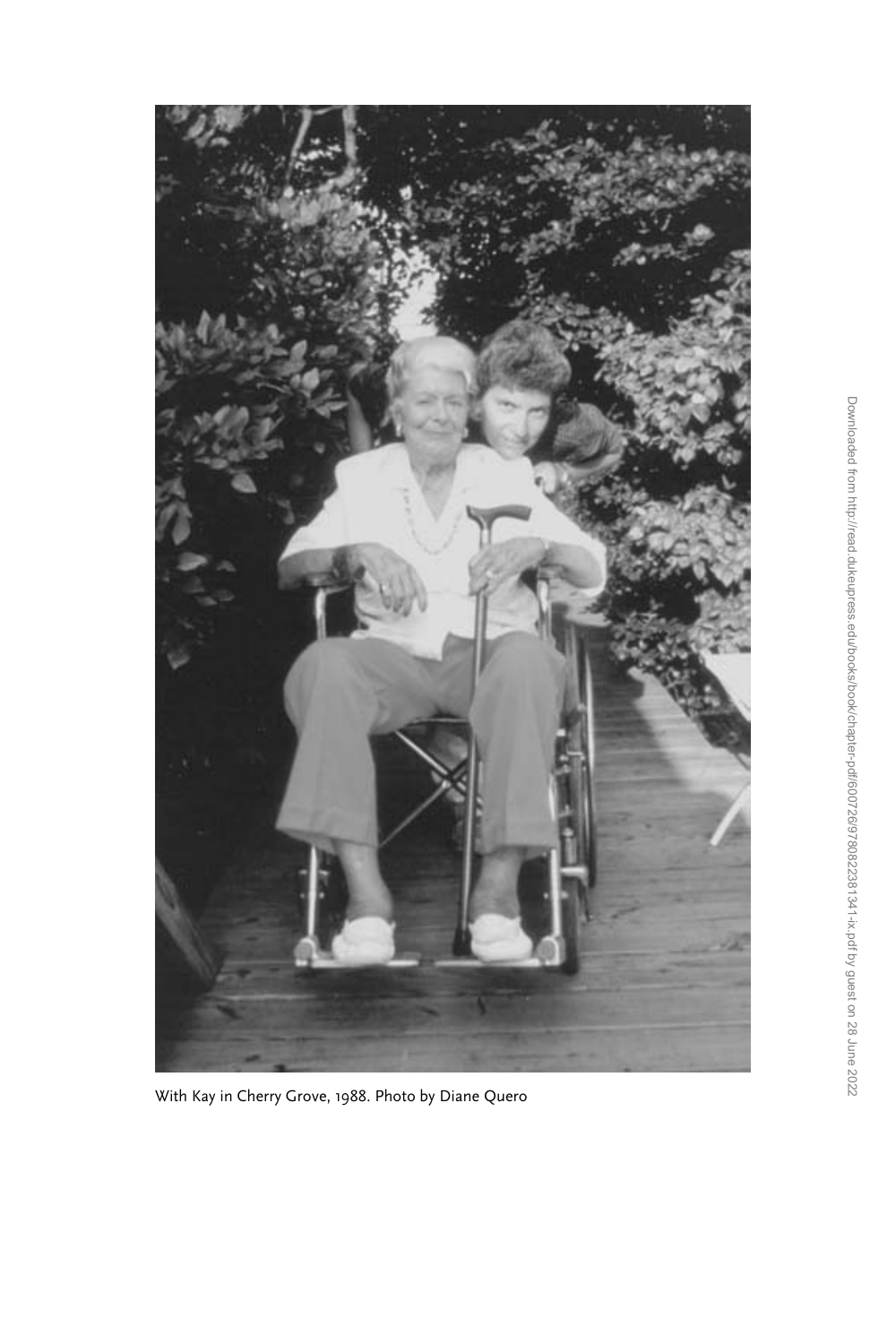the right episodes and quotes from what must amount to a mountain of research. She is also, one imagines, an enormously gifted interviewer, able to listen carefully and solicit information without prying, leading, or imposing. In 1996-1997 when I tried my hand at interviewing for a drag king ethnography, I discovered firsthand how profoundly difficult it is to encourage people to talk in a way that leads them to the topics of concern to you. After tripping and stumbling a few times and consistently soliciting one-line answers or else endless and pointless anecdotes from my informants, I went to Newton to try to discover the secret of the ethnographic interview. She gave me two pieces of advice: first, craft the question in terms of hows rather than whys (''How did you first start doing drag?'' and not ''Why did you first start doing drag?''), and second, listen to the response. Simple advice but truly effective. Newton is, ultimately, an active listener, and by listening closely she pays her informants the highest compliment possible; her attention lets them know that they are not simply useful but also desirable and admirable. For Newton, the best informants, in the end, are not simply those people who give her the most information; they are loved ones with whom she constructs worlds and creates knowledge. ''If Kay had not existed,'' writes Newton, ''I would have had to invent her.'' And in a way she did.

Newton does small things to insert herself into her ethnographic narratives; inevitably, for instance, she includes pictures of herself with her informants and these photo documents place her within rather than outside the frame of analysis. The more usual photograph of the ethnographer situates him or her to one side of the action, writing or watching. As James Clifford says of the picture of Stephen Tyler in India that serves as the cover art for Writing Culture, ''In this image the ethnographer hovers at the edge of the frame—faceless, almost extraterrestrial, a hand that writes"  $(1986:1)$ . Newton is no hand that writes and never faceless, but neither is she the traditional participant-observer who immerses herself in another culture in order to "learn" it and represent it. Newton is always of and in the cultures she studies. In the photograph of Newton in Mother Camp, she stands slightly behind her "best informant," Skip Arnold, who is made up but not yet in drag. The caption reads: ''Skip Arnold with the author between shows.'' The photograph very effectively places Newton in relation to the drag cultures she documents. The young and masculine-looking woman has short hair and wears a bulky sweater; the face is handsome and serious; she looks down and away from the camera but inclines her head toward Skip, listening intently. Skip has obviously been caught mid-sentence by the photographer and his mouth is open in conversation. He has the heavy eye makeup of the drag queen and a lipsticked mouth; his gender indeterminacy actually emphasizes hers, espe-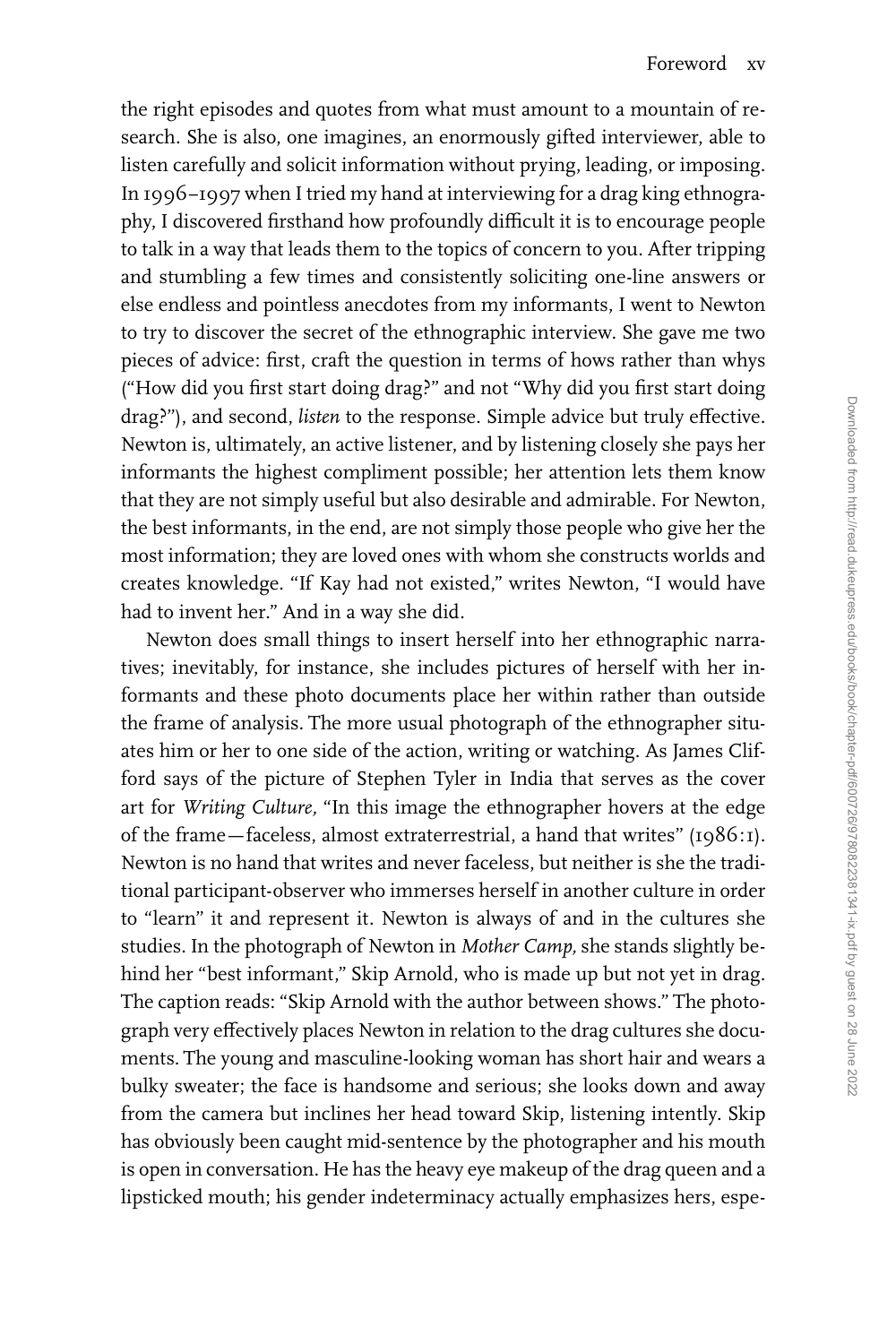

Skip Arnold with the author between shows, 1965. Photo by Sherry Ortner

cially because as the caption tells us, he is between shows, not on stage and not off. Newton joins him precisely in this in between space: between genders, between shows, between subject and object, between the university and the drag club.

In the photograph that accompanies ''My Best Informant's Dress,'' Newton again stands behind her informant. Kay is in a wheelchair, centered in the photograph and smiling coyly at the camera. In this shot, however, Newton leans forward, now stares into the camera with a seductive and bold glare. In both this shot and the photograph with Skip Arnold, Newton appears as a face without a body and the body of the informant covers her own. These images suggest again the intimacy that Newton cultivates with her subjects, an intimacy that stops short of sexual involvement but goes far beyond the role of participant-observer. By appearing as a face without a female body, Newton presents herself not as androgynous or hidden but as resolutely butch, and she puts on display not her own body but the beautiful body of the drag queen or the magisterial body of the older lesbian. These photographs encourage the viewer to read the relationship between Newton and her informants as collaborative, erotic, and motivated.While Skip Arnold's made-up face forces us to consider the remarkably bare and unfeminine face of his ethnographer, so too Kay's femme grace allows us to read the butch's courtliness.

Another photograph of Newton accompanies her essay on the infiltration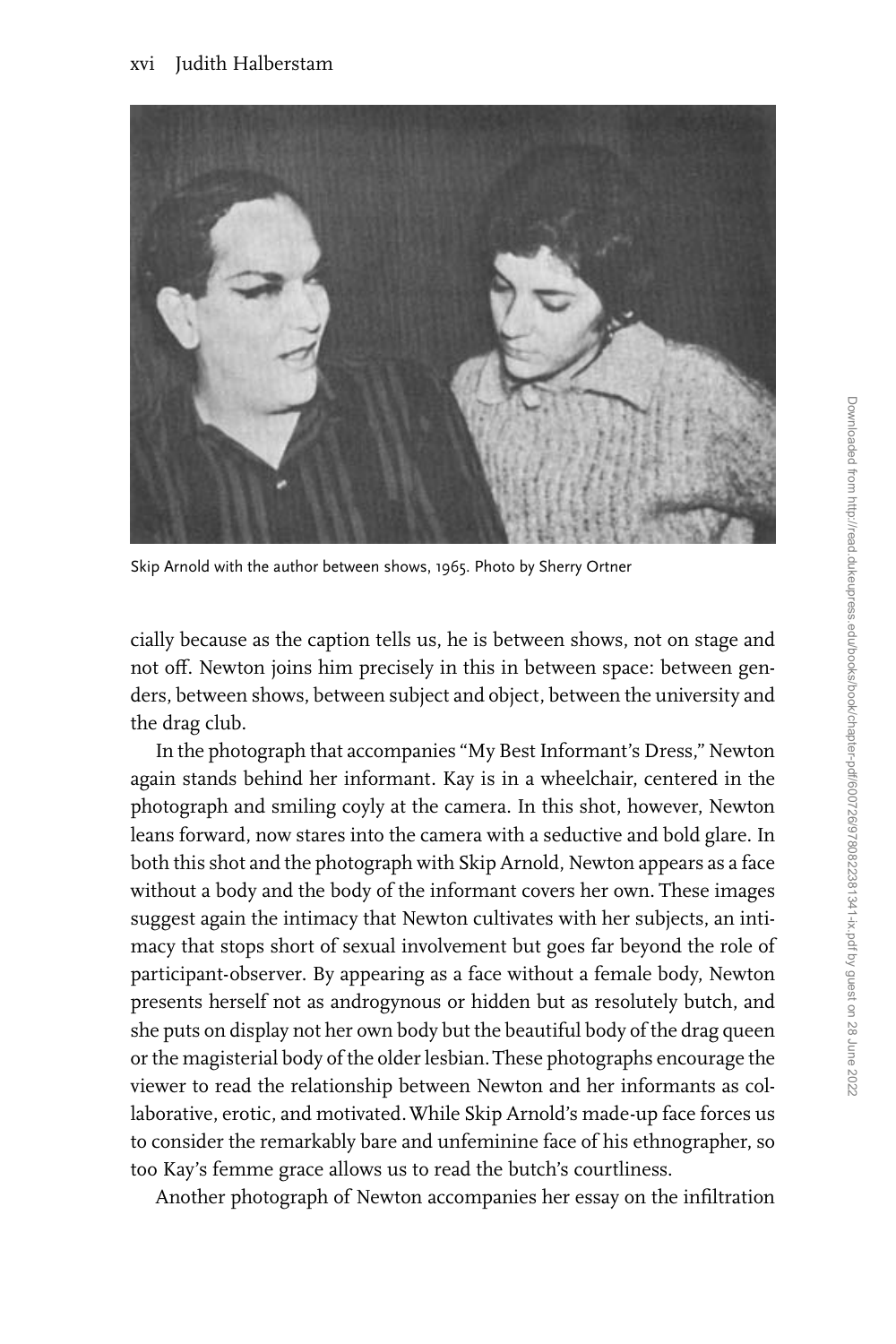of a drag queen contest in Cherry Grove by a dyke  $(p. 165)$ . This essay, "Dick(less) Tracy and the Homecoming Queen" is in many ways Newton's attempt to survey the relation of camp and drag queen cultures to lesbian public cultures in the 1990s. There are obvious echoes in this essay of her earlier work in Mother Camp but it is the photograph of Newton that most clearly demonstrates the connection between the ethnography of drag queens from the 1970s and her history of Cherry Grove in the 1980s. As if to illustrate the changing conditions of visibility for gays and lesbians from 1972 to 1996, this photo reprises Newton's earlier photo of herself and Skip Arnold. Here she is accompanied by drag queen Ann Miller and dressed in a smart and handsome white tuxedo. Newton wears shades and a rakish grin and looks directly at the drag queen on her arm. Once again the circuit of the gaze includes Newton looking at her informant while her informant boldly stares into the camera lens. But now Newton is not hidden behind her feminine partner nor is she in the background. Here she comes out into the full glare of visibility and accepts her active and explicit role as the drag queen's husband.

Esther Newton's work, I boldly assert here, has changed anthropology, feminist studies, and queer studies in remarkable ways. And her intervention into all three fields occurs as much at the level of methodology as it does in terms of subject matter. As I have tried to outline here, Newton's methodological innovation has less to do with crafting new empirical tools than with a creative and inspired mode of listening and participating in the cultures she studies. Newton performs an anthropology of self that is neither narcissistic nor alienated. She explores cultures that reflect her own difficult rites of passage and that place her in relation to stigma and deviance but also in the way of contempt. Commenting on her facility with establishing a rapport with the drag queens in Mother Camp, Newton comments: "My status as a bookish female enabled me to present myself as a relatively asexual being, which was helpful. Although my own background is middle-class, alienated perspectives are congenial to me...however the respect and liking which I had for the performers may have been decisive. Impersonators, like members of other stigmatized groups, are extraordinarily sensitive to contempt (:  $135$ ).\*

''Alienated perspectives are congenial to me.'' Despite the passive voice and the lack of a referent for her own alienated perspective, in moments like this,

<sup>\*</sup> In personal communication with me, Newton commented: ''I cringe reading my first sentence, which was a lie, or at least a partial lie. I presented myself to them (drag queens) as gay from day one (and also bookish), and the only reason I didn't say so was fear of coming out within academia or anywhere in straightsville.''